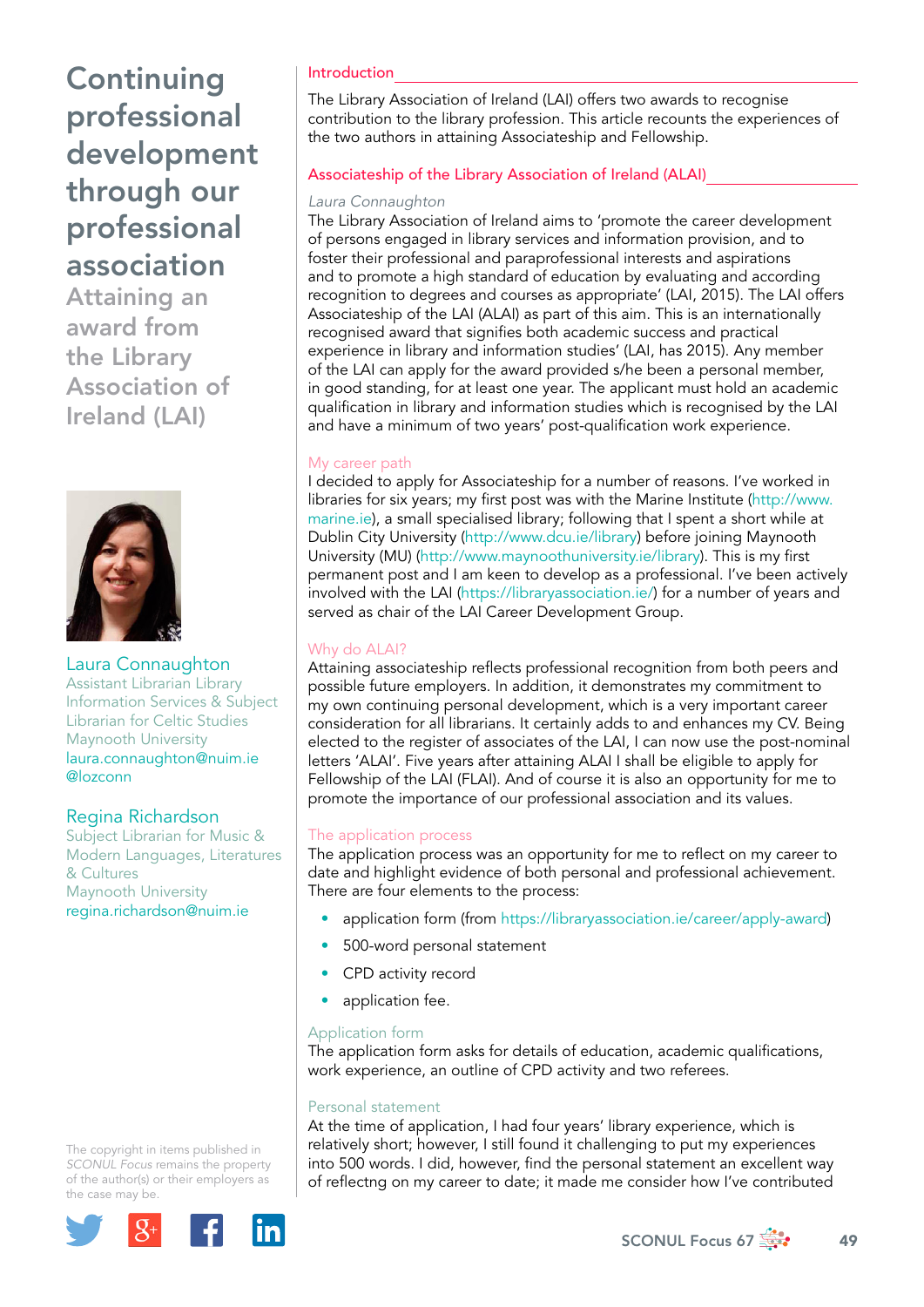Attaining an award from the Library Association of Ireland (LAI)

to the library profession. I included information on conferences at which I have presented, seminars I've attended, committee membership and my professional memberships. It also afforded me the opportunity to write about the development of my personal, managerial and leadership skills. Through my personal statement, I think I conveyed my passion and enjoyment of my chosen profession.

#### Record of CPD activity

I keep a record of all my CPD activity – training, courses, seminars attended, any blog posts, articles, speaking at conferences, committee membership activities etc. This is really useful for job applications and also to develop a sense of professional identity. CPD is so important both for new learning and to build and engage with our professional network. Having a strong record of CPD enhanced my CV and strengthened my application.

#### Fee

The application is accompanied by a €100 fee. At Maynooth University ([http://](http://www.maynoothuniversity.ie/library) [www.maynoothuniversity.ie/library](http://www.maynoothuniversity.ie/library)) the fee is paid by the library as part of staff professional development.

I was awarded the ALAI in March 2015. I presented a poster at the annual LAI Academic and Special Libraries conference in 2015 entitled 'Continuing professional development in librarianship: applying for the Associateship of the Library Association of Ireland' [\(http://eprints.maynoothuniversity.ie/5926/](http://eprints.maynoothuniversity.ie/5926/)). I was delighted to win the Best Poster award at the conference.

I enjoyed compiling my application for Associateship – it was a learning process, allowing me to reflect on my career to date and to look towards my future career. My aim is to apply for Fellowship (FLAI) in the future.

#### Fellowship of the Library Association of Ireland (FLAI)

#### *Regina Richardson*

After five years at Associate level, members of the LAI can progress to Fellowship, the highest level of professional qualification awarded by the LAI. This represents professional recognition for outstanding professional contribution. It signifies that an Associate or other eligible member has developed to the potential required for that award and has applied an increasing level of professionalism both through personal professional practice and through contribution made to the profession at large.

Candidates are required provide evidence in keeping with the key criteria below (LAI, 2013):

- appreciable achievement in professional practice;
- continuity of involvement in professional development;
- having added significant value to all or aspects of the profession.

#### My career path

In professional terms my journey began in 1977 when I became Librarian & Information Officer at the Spanish Cultural Institute in Dublin (now the [Insituto Cervantes\)](http://dublin.cervantes.es/en/default.shtm). From working in a small organisation in a team of four administrators I moved to a university library with a much larger staff and a somewhat different clientele: a university which had started on the road to endless and enormous changes and developments in terms of resources, technology, buildings, services, and indeed culture.

The copyright in items published in *SCONUL Focus* remains the property of the author(s) or their employers as the case may be.



From catalogue cards to OPACs, from stencilled newsletter to webpage, via subject librarianship in music and modern languages, teaching and learning, collection development, information literacy, academic liaison, editing and research, project management, archives, rare books and pamphlets, my journey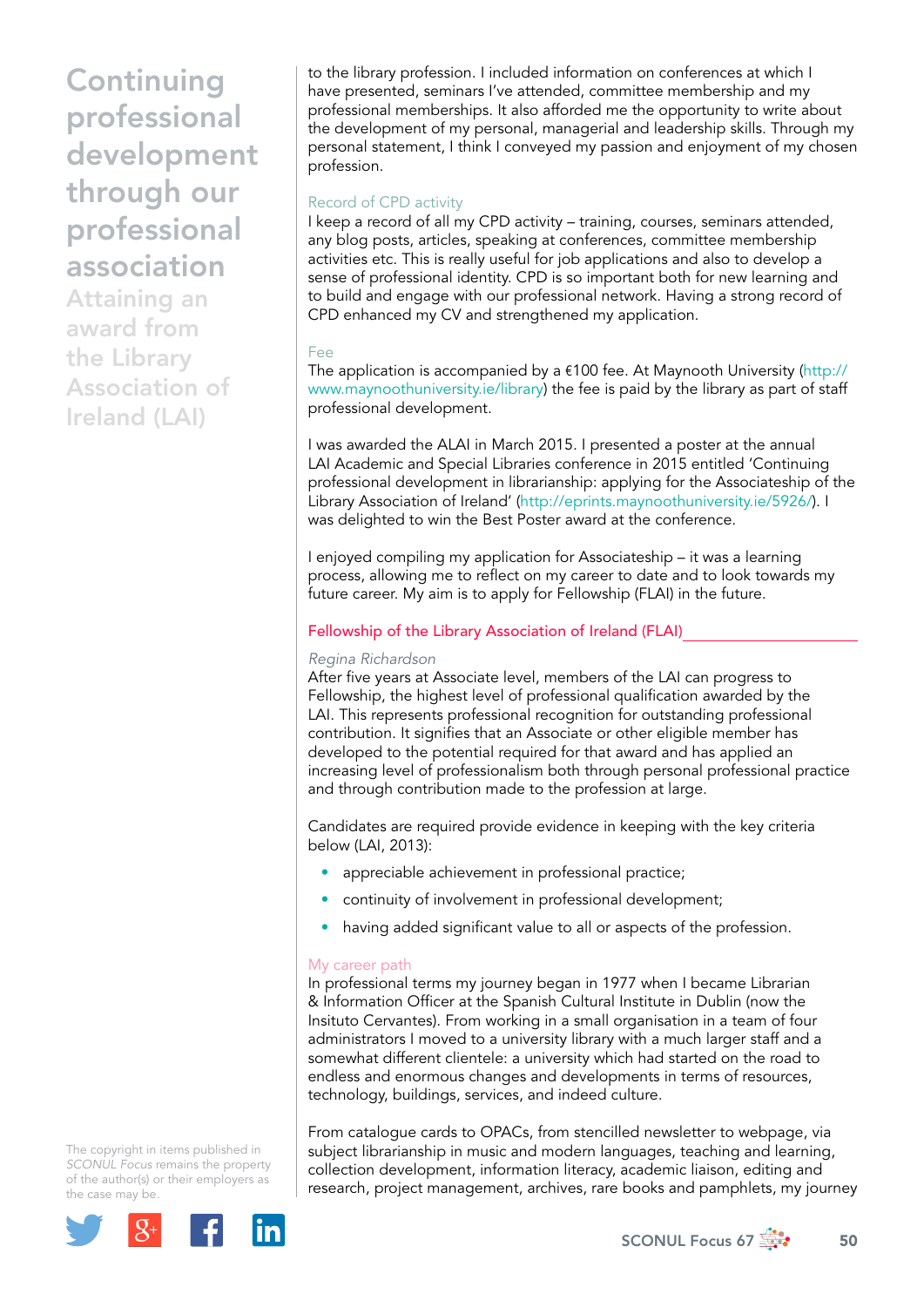Attaining an award from the Library Association of Ireland (LAI)

has been one of great variety and interest, and I have been fortunate in that I have been able to incorporate my personal interests into my professional work to enhance my role.

I obtained my Associateship in 1989. Now in late career it seemed timely to apply for Fellowship, as there had been a great many developments in the library and information world as well as in my own career since then. In both cases it was at the suggestion of the deputy and university librarians at Maynooth University, who were both deeply engaged with the LAI and with its professional activities. The encouragement and support of library management was very important, as it allowed me time and facilities to prepare my submission and the library paid the application fee €150 as part of CPD activity.

#### Submission

In preparing my submission, I first considered the raison d'etre of an information professional. I considered how my work reflected the goals and aspirations of my university and library, referring to their current strategic plans. I provided evidence of relevance, for example:

- participation in an on-going programme of Continuing Professional Development;
- taking on new roles, gaining knowledge, developing new skills and enabling innovation;
- engagement with the student population and academic community, and the development of resources such as library guides and subject webpages to assist users;
- publications and presentations in my fields of expertise thus adding to the body of professional knowledge;
- active participation in professional conferences and meetings both organising and presenting;
- collaboration with academics, archivists, librarians and other information providers on and off campus;
- involvement in the university library working groups and committees, and in the LAI with committee memberships and contributions;
- being a contributing member and bringing representation of my university library and country to international professional organisations
- engagement with the wider community on the library committee of the local post-primary school, doing voluntary work by assisting them in choosing and setting up an integrated online library system.

While the LAI has a formal mentoring system, I didn't avail myself of this; rather a colleague in house, who had completed the FLAI, provided informal mentoring, which was invaluable.

#### Portfolio

Because of my long and diverse career, and the existence of many supporting documents that I had kept over the years, I had quite a large amount of information for my portfolio, which included documents, images, letters, facsimiles, photographs, CPD certificates, testimonials and weblinks. My physical portfolio was in a dozen sections under the following headings:

- 1. Application form; personal statement; CV
- 2. Degrees and diplomas
- 3. Testimonials
- 4. Publications

The copyright in items published in *SCONUL Focus* remains the property of the author(s) or their employers as the case may be.